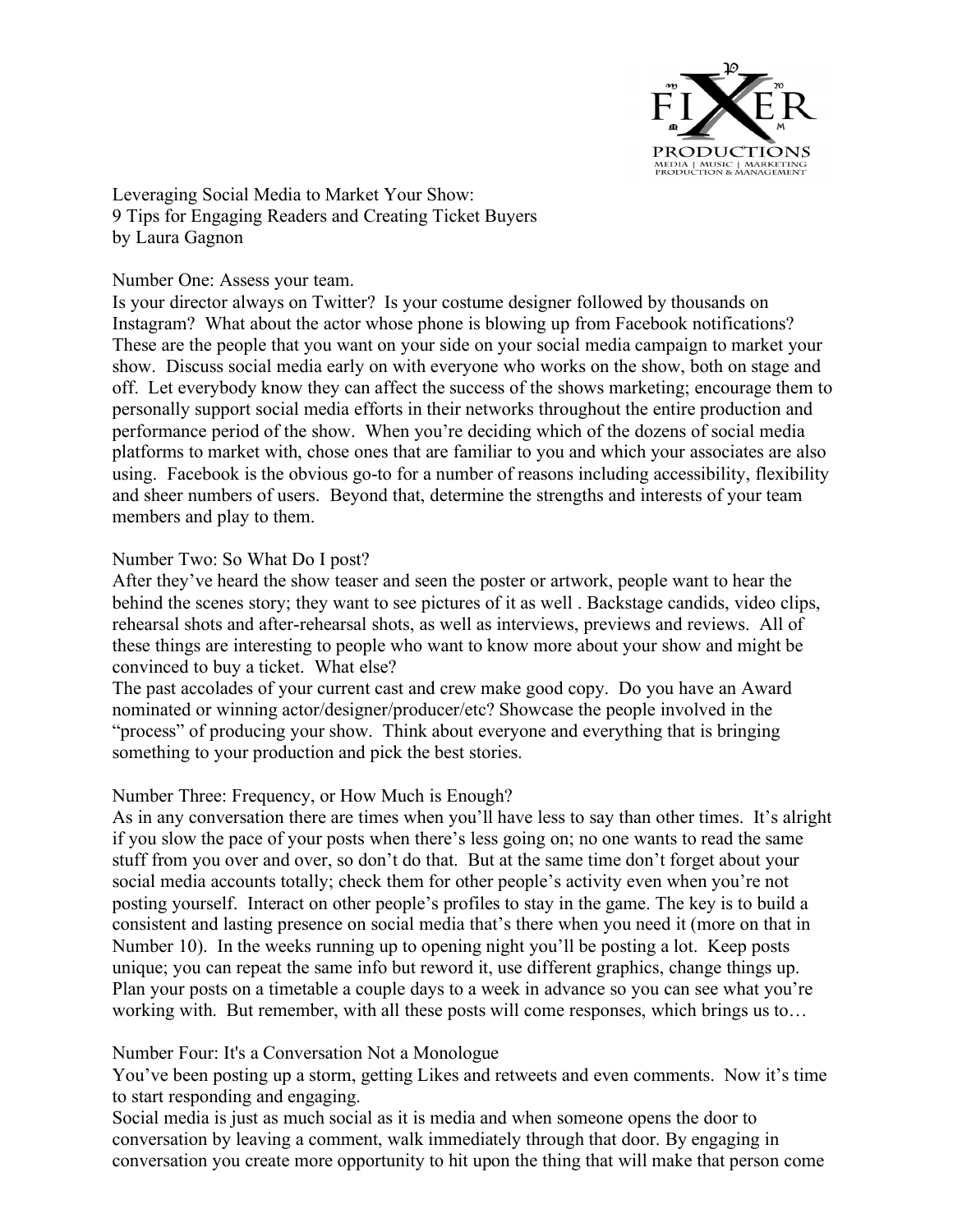out to your show. People don't want to feel that you are marketing to them; they want engagement. If someone leaves a positive comment, no matter how brief, don't miss the opportunity to further the conversation. Always remember you're the moderator; you're in control and you're responsible for the tone of the dialogue. Keep your commentary positive and on topic (or close to it.)

#### Number Five: Meetups

Don't underestimate the value of creating Meetup groups in New York City. It's one of the best ways to transition online relationships between people with a common interest into real life activities that will generate ticket sales. Check whether discount codes or group rates are available to offer once the group reaches a certain amount of people. And of course promote the link to your group plus any incentives across your other social media networks.

#### Number Six: Own the Flow: Driving Social Media Traffic

Ultimately you're doing all this social media marketing so people will not only know about your show, but also buy a ticket to it. More established shows will work to drive online traffic to their website and encourage ticket purchases by including that URL in posts and tweets. If you don't have a website, consider using the festival's website URL or the URL of the Ovationtix calendar. (URL's that are overly long can be shortened on a number of sites such as ow.ly, tinyurl.com, bitly.com). Be careful not to use links that dump the reader on a home page or landing page when it's not obvious where they should go from there. If they have to spend too much time looking around for the next step you will lose them. Generally the fewer clicks a person has to make in order to purchase an item, the more likely the transaction will be completed. Particularly when you are linking from a page that already has all the information about your show (like a Facebook invitation) use the most direct link possible to the actual ticket purchase option.

### Number Seven: Facebook and Paid Boosts

Is paying for Facebook boosts worth it? Yes, you can get good results for minimal investment if you tailor the audience preferences correctly, and broadcast the right kind of message. The right kind of message to post and boost is one that has a call to action. Don't boost the post about how great the songs are in your musical (even though that's a cool thing); boost the post about your tickets going on sale, and include that link to purchase. Boost the post about your show adding extra performances and again, don't forget the link. When you are setting up a campaign for a boosted post, think about who will be most likely to come to your show and adjust the campaign filters for age, location and interests accordingly. Alternately, choosing the "Friends of Friends" audience option can yield good results in that you are getting your message to friends of followers of your page, who logically might share the followers' interests. The downside of selecting that filter is you can't tailor this option further; your followers might have lots of friends that share their interests in independent theatre but they might all live in Los Angeles, and therefore not be likely to come to your New York show. Experiment with small boosts (\$10- \$20 at a time) to determine the effectiveness of different approaches.

#### Number Eight: Social Media Manager Dashboards

Even if you're only running on a couple different social media networks it can still get hectic. Having everything in one place can be immensely helpful for organization. Social media managers, like Hootsuite, give you an overview of your efforts across multiple networks by filtering your feeds onto one dashboard. In turn you can also post content from the dashboard to multiple networks at once in a single click. There's a great deal of flexibility in how you can set up a dashboard, and there's a certain amount of learning curve to both the set up and use. However if you're going to be running social media campaigns over the long run, it's worth the investment in time to pick one and learn it.